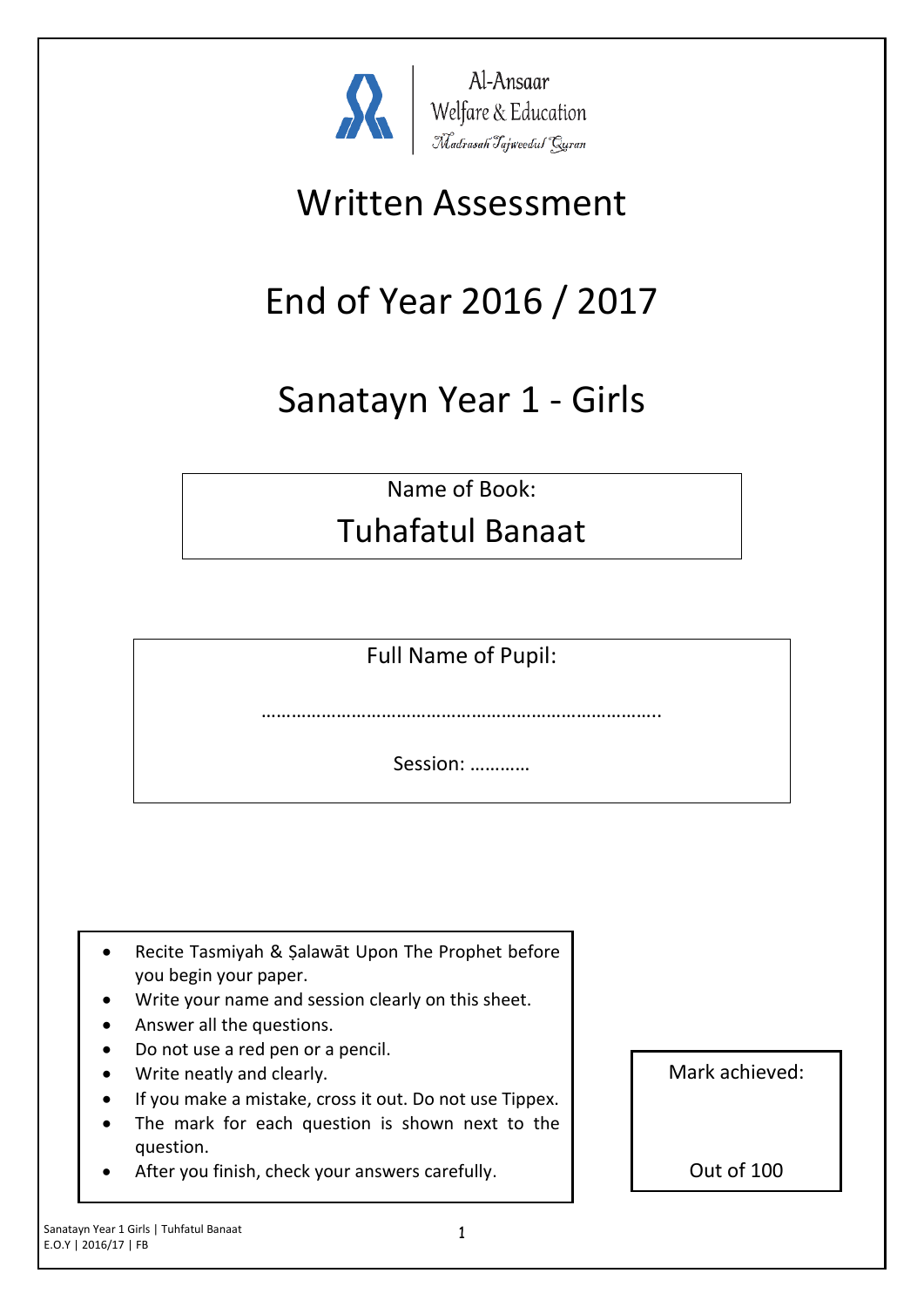#### **Section A**

1. Answer the following questions regarding Menstruation:

| What is 'Menstruation' in Arabic?                                                  | (1) |
|------------------------------------------------------------------------------------|-----|
| Describe the special and unique organ the Almighty has created in the female body: | (2) |
|                                                                                    |     |
| Explain the 'occurrence' of Menstruation:                                          | (3) |
|                                                                                    |     |
| Describe the colour change during Menstruation:                                    | (2) |
|                                                                                    |     |

2. Place a tick in the correct column: (5)

|                | Condition                                          | Considered as a<br><b>Baaligah</b> | NOT considered<br>as a Baaligah |
|----------------|----------------------------------------------------|------------------------------------|---------------------------------|
|                | Fatima was 9 years old when she started her        |                                    |                                 |
|                | period.                                            |                                    |                                 |
| $\overline{2}$ | Zaynab started her period at the age of 8.         |                                    |                                 |
| 3              | Saarah is 15 years old and has not yet started her |                                    |                                 |
|                | period.                                            |                                    |                                 |
|                | Iman is 12 years old and has not yet started her   |                                    |                                 |
| 4              | period.                                            |                                    |                                 |
| 5              | Surayyah is expecting a baby and has never         |                                    |                                 |
|                | experienced a period before.                       |                                    |                                 |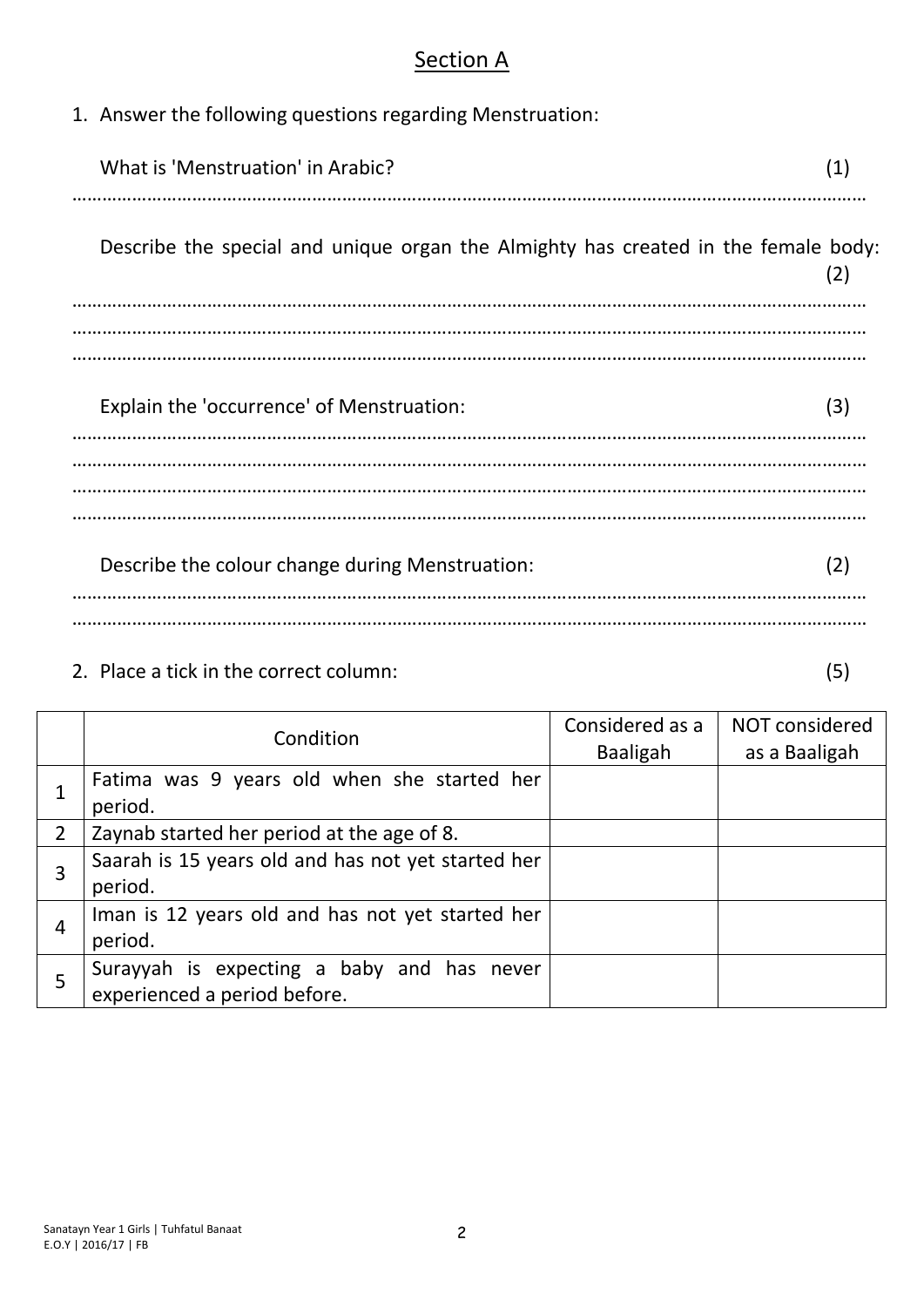- 3. Label the parts of the body... (6)
	- a) which are permissible to **expose** to a Mahram
	- b) which are permissible to **expose** to a NON-Mahram



4. Write down 3 ways in which you can observe good hygiene whilst on your period:

| 1)                                                                                                                |     |
|-------------------------------------------------------------------------------------------------------------------|-----|
| 2)<br>3)                                                                                                          |     |
| 5. Fatima has been bleeding for 7 days.<br>How will Fatima know when her Haidh has stopped for her to make Ghusl? |     |
|                                                                                                                   |     |
| 6. What are the Faraaidh of Ghusl?                                                                                | (3) |
|                                                                                                                   |     |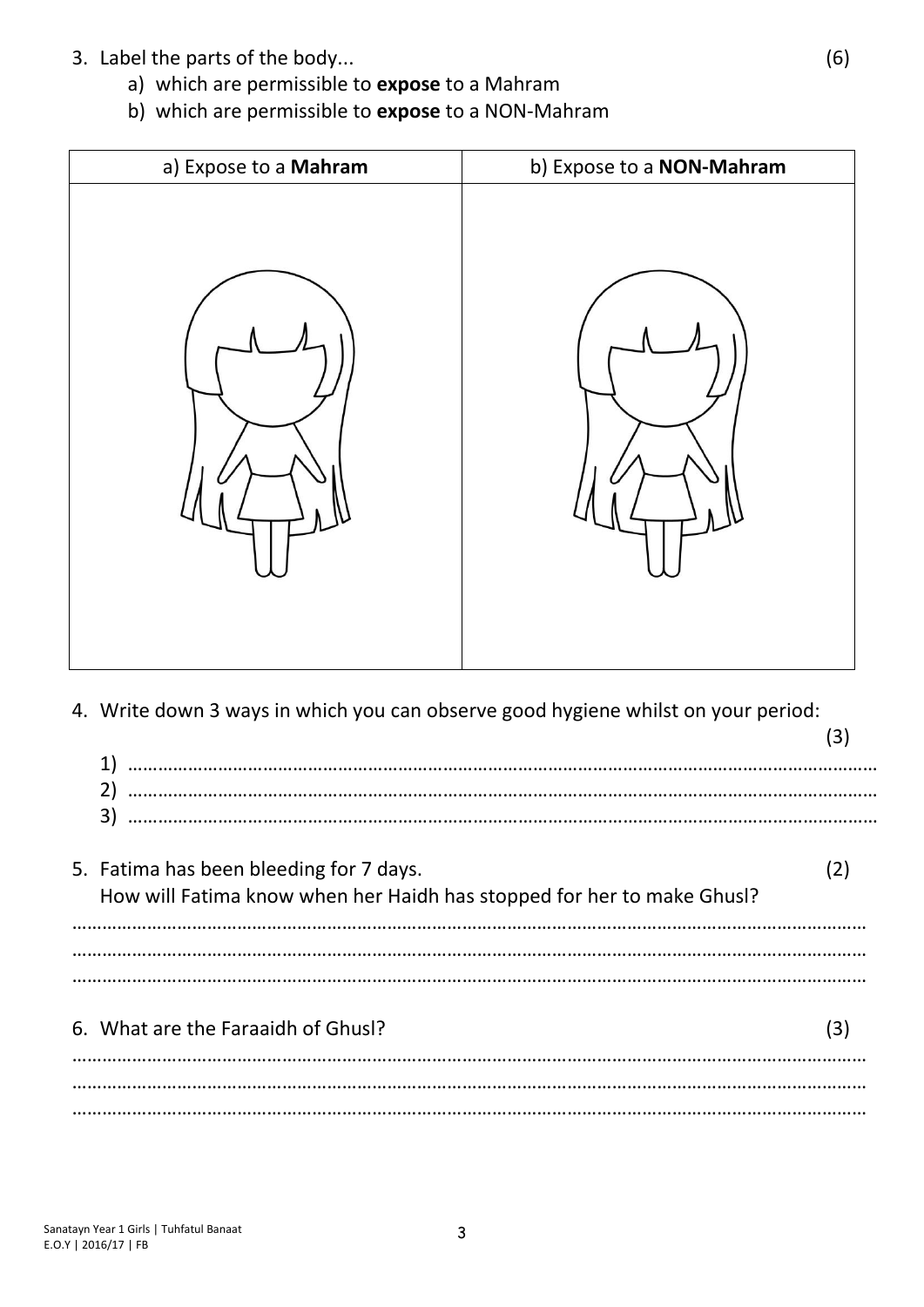7. Tick whether Fardh Ghusl will be valid or invalid: (5)

| Condition                              | Valid | Invalid |
|----------------------------------------|-------|---------|
| Dyed your hair temporarily light brown |       |         |
| Pen marks on your palm                 |       |         |
| Use of Henna (After washing off)       |       |         |
| Use of Mascara                         |       |         |
| Candy sweets stuck in your teeth       |       |         |

### 8. What is the ruling regarding the removal of one's under arms/pubic hair? Explain your answer in detail. (3) …………………………………………………………………………………………………………………………………………… …………………………………………………………………………………………………………………………………………… …………………………………………………………………………………………………………………………………………… 9. What does 'Hadath-e-Akbar' mean? AND give one example. (2)

……………………………………………………………………………………………………………………………………………

#### 10. Complete the following table: (9)

| Word          | Meaning   | Ruling of Ibaadah |
|---------------|-----------|-------------------|
| Haidh         | $\bullet$ | <br>.             |
| Istihadhah    | <br>٠     |                   |
| <b>Nifaas</b> |           |                   |

| 11. What is the 'Maximum' and 'Minimum' amount of purity days?<br>Maximum: |  |
|----------------------------------------------------------------------------|--|
| Minimum:                                                                   |  |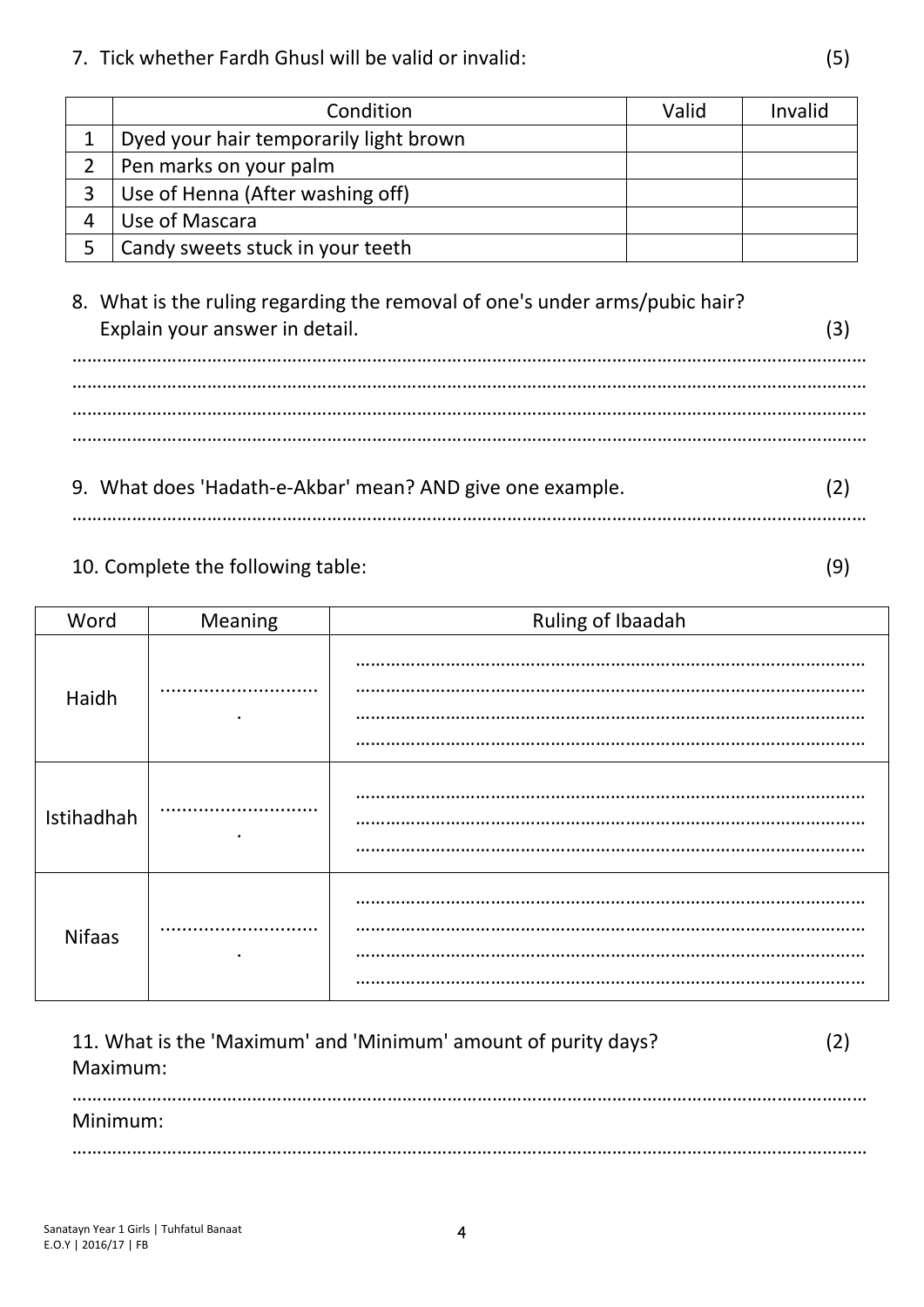| 12. What do the following words mean: | (10) |
|---------------------------------------|------|
| Hijaab:                               |      |
| Muraahiqah:                           |      |
| Paak:                                 |      |
| Zikr:                                 |      |
| Ibaadat:                              |      |
| Ghusl:                                |      |
| Mustahab:                             |      |
| Fardh:                                |      |
| Sunnah:                               |      |
| Makrooh:                              |      |
|                                       |      |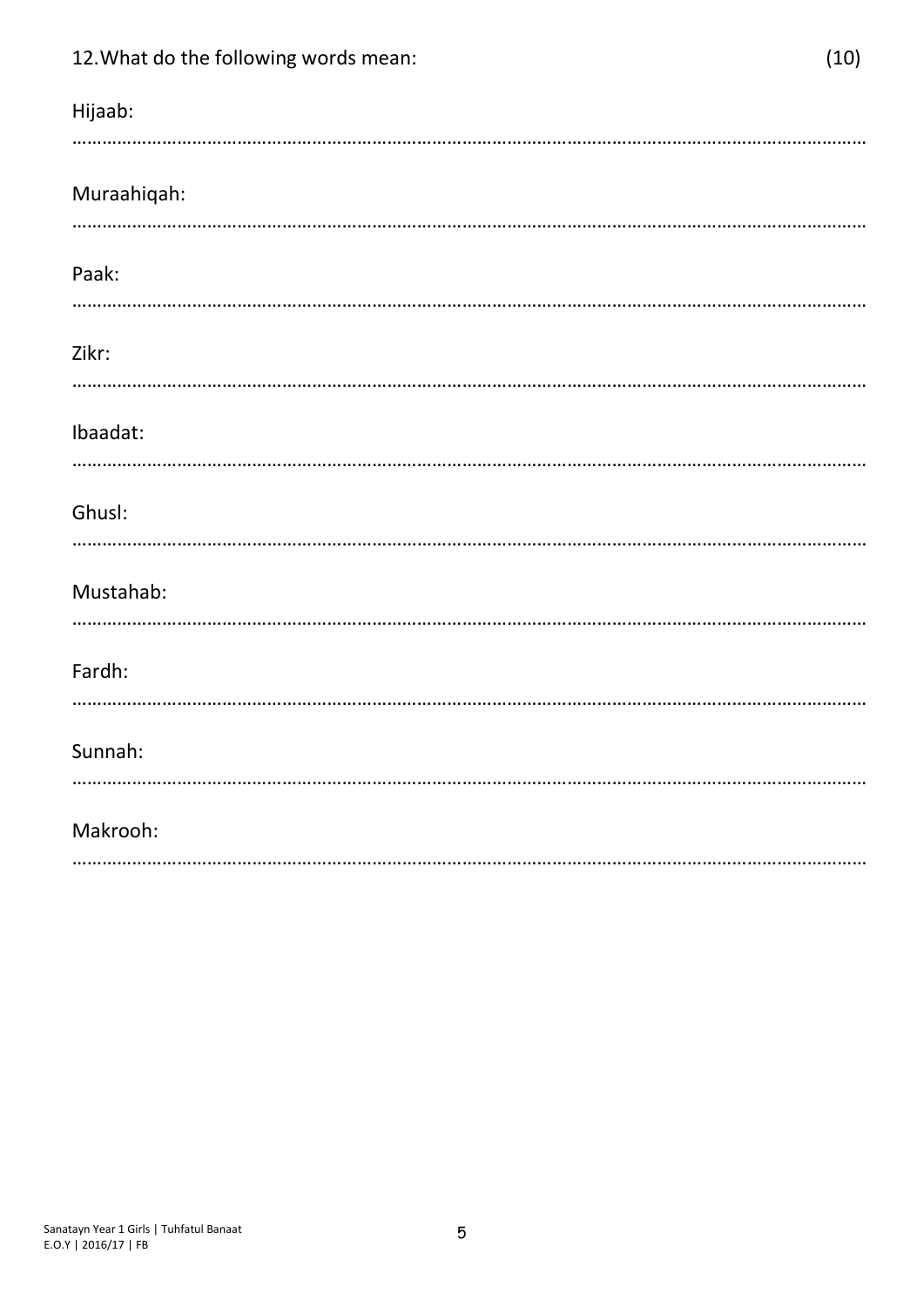#### Section B

| 1. Fatima stopped bleeding 15 minutes before the time of Asr Salaah expired.<br>What should she do? Explain your answer.                                                                   | (2) |
|--------------------------------------------------------------------------------------------------------------------------------------------------------------------------------------------|-----|
|                                                                                                                                                                                            |     |
| 2. On the last day of Khadijah's period, Khadijah notices at Maghrib time that her sanitary<br>towel is clean of any coloured discharge.<br>Explain the two things Khadijah MUST do:<br>2) | (2) |
| 3. Aaliyah came on her period during the Zuhr Salaah time but hadn't yet performed her<br>Zuhr Salaah.<br>Explain what Aaliyah will need to do with regards to the Zuhr Salaah.            | (2) |
| 4. Saliha finished her period 10 minutes before the Suhoor time ended.<br>Explain thoroughly what Saliha must do.                                                                          | (2) |
|                                                                                                                                                                                            |     |
| 5. Hafsah is fasting. She came on her period 5 minutes before the time of Iftaar.<br>What will happen to her fast and what must she do?                                                    | (2) |
|                                                                                                                                                                                            |     |
| 6. Sumayyah missed her Fajr Salaah. Before she left for school she performed her Fajr<br>Qadha. What must she make Qadha of?                                                               | (2) |
|                                                                                                                                                                                            |     |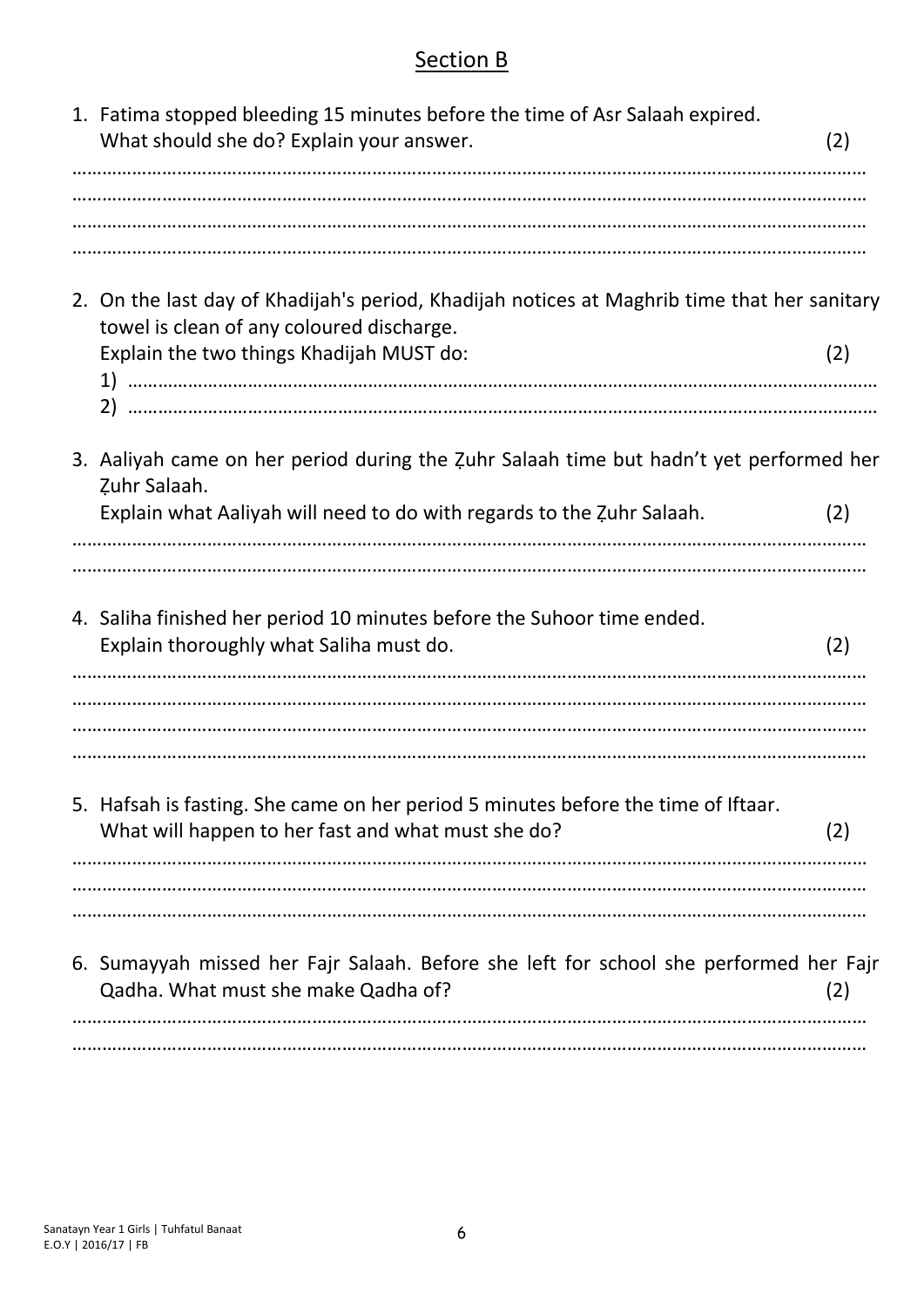7. Below are some practical calculations regarding menstruation. Read the scenarios carefully and then answer the questions relating to each scenario. (15)

| NOTE!                          |                             |
|--------------------------------|-----------------------------|
| Iftaar Time = $9.30 \text{pm}$ | Suhoor end time $= 1.30$ am |

Practical Question 1:

Maryam is on her period.

She started bleeding at **4pm on the 10th Ramadhan**.

And stopped bleeding at **9pm on 19th of Ramadhan**.

Working out:

a) What are the total amount of bleeding days?

b) Is the bleeding considered as Haidh? Explain your answer.

c) How many Fasts will Maryam have to make Qadha of?

……………………………………………………………………………………………………………………………………………

……………………………………………………………………………………………………………………………………………

……………………………………………………………………………………………………………………………………………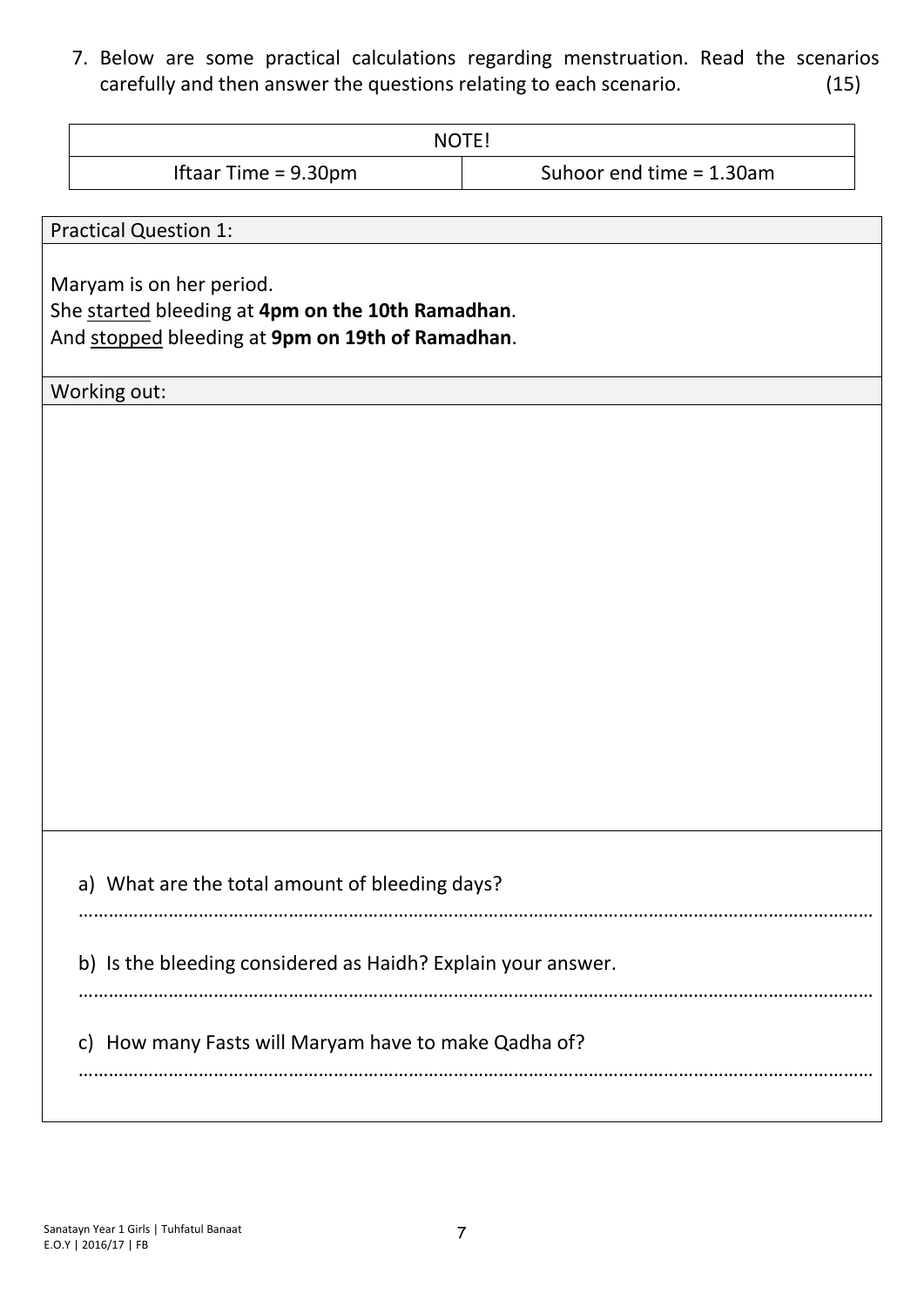Practical Question 2:

Aishah has a habit of bleeding 7 days. She started bleeding at **2pm on the 9th Ramadhan.** And stopped bleeding at **3pm on 21st of Ramadhan.**

Working out:

a) What are the total amount of bleeding days? …………………………………………………………………………………………………………………………………………… b) How many days will be considered as 'Haidh' and 'Istihadhah'? …………………………………………………………………………………………………………………………………………… …………………………………………………………………………………………………………………………………………… c) How many Fasts will Aishah have to make Qadha of? ……………………………………………………………………………………………………………………………………………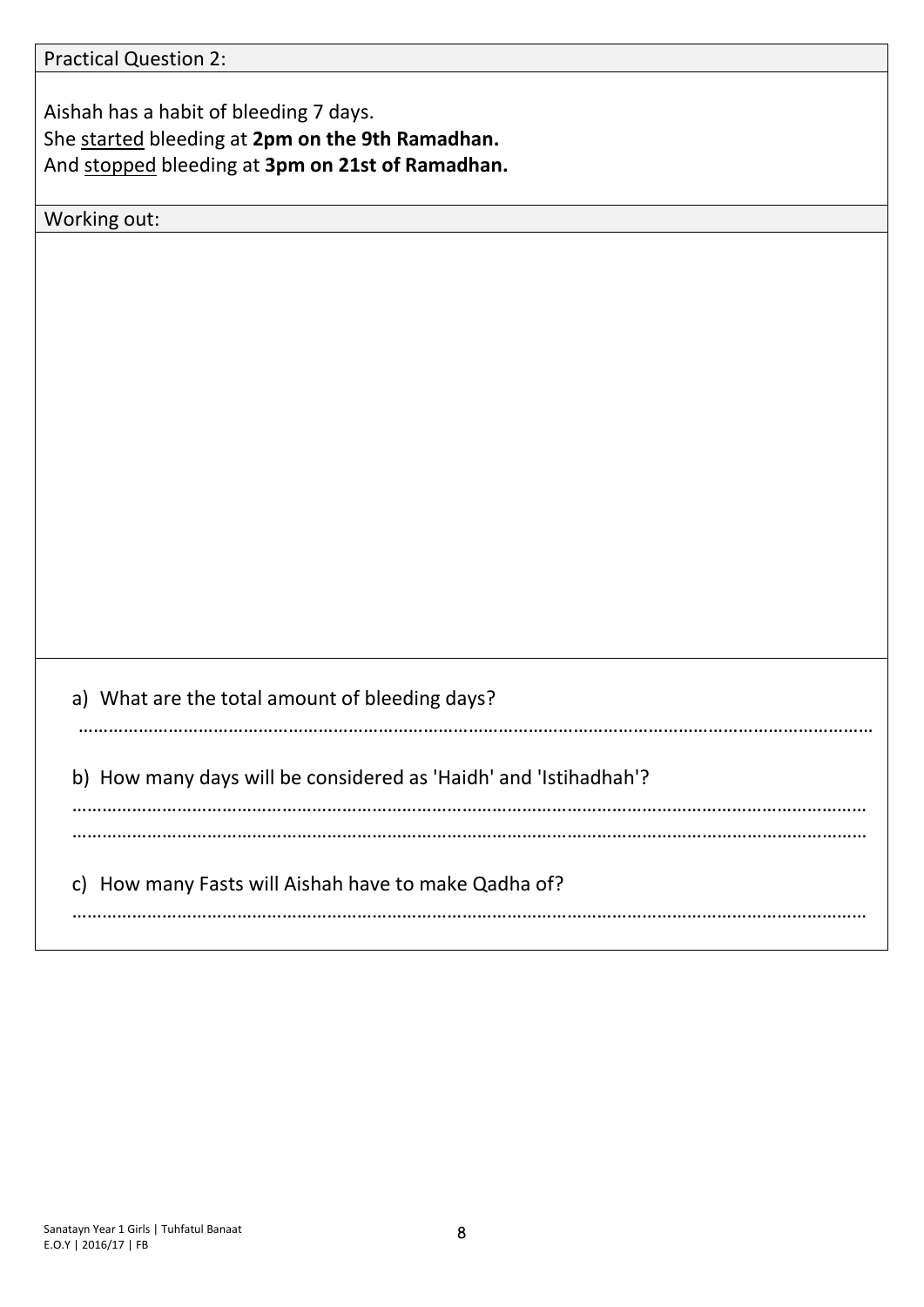Fatima is on her period. She started bleeding at **9am on the 20th Ramadhan** And stopped bleeding at **1am on 23rd of Ramadhan**

Working out:

a) What are the total amount of bleeding days? …………………………………………………………………………………………………………………………………………… b) What is the bleeding considered as? You must explain your answer. …………………………………………………………………………………………………………………………………………… …………………………………………………………………………………………………………………………………………… c) How many Fasts will Fatima have to make Qadha of? ……………………………………………………………………………………………………………………………………………